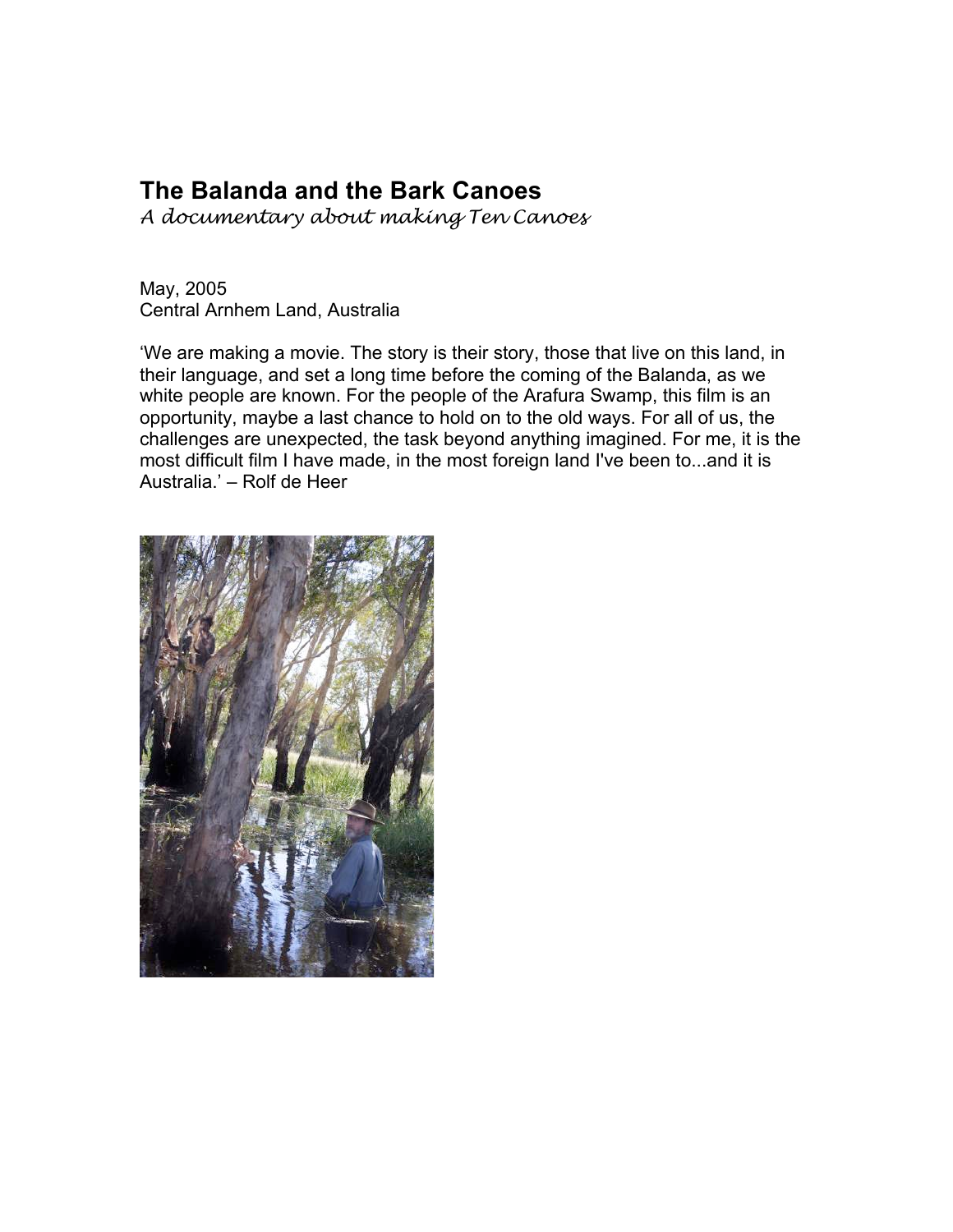# **Directors' Q & A**

### **Q: What was the inspiration behind this documentary? And/or how did it come about?**

The documentary is a companion to the feature film Ten Canoes. Ten Canoes is an in-language indigenous tragi-comedy set in the historical (pre-white settlement) and mythical past of the Ganalbingu (Yolngu) people.

It is a cautionary tale of love, lust and revenge gone wrong. Although financed, the film spent three years in the development phase. There were a number of reasons why but one of them included consolidating the early rapport and trust between Rolf, his team and the community. During this time, Rolf began visiting the communities regularly and would return with new sets of working challenges and with stories full of adventure. It became apparent that a compelling documentary could be made in its own right. Rolf approached SBS Independent, investors in the feature film Ten Canoes, about documenting the already crazy yet exhilarating journey. It was a proposition that SBS openly and readily embraced.

![](_page_1_Picture_4.jpeg)

The documentary is not so much about the making of Ten Canoes but of the trials and tribulations of two peoples with different cosmologies working together to realise a common goal. This common goal is not the making of a film (that is a vehicle and physical manifestation), but as Djigirr, the co-director of Ten Canoes, so aptly

says in the documentary, *"If we go more further with losing our law then white man can tell us, 'Where's your culture? Nothing, you're lost, well bad luck for you'".* The common goal is about having respect for one another and one another's cultures.

**Q: What do you like/find challenging about making documentaries? Did you encounter any particular challenges in making this documentary and, if so, how did you overcome them? Any lucky breaks, and if so, how did they come about and how did you embrace them?**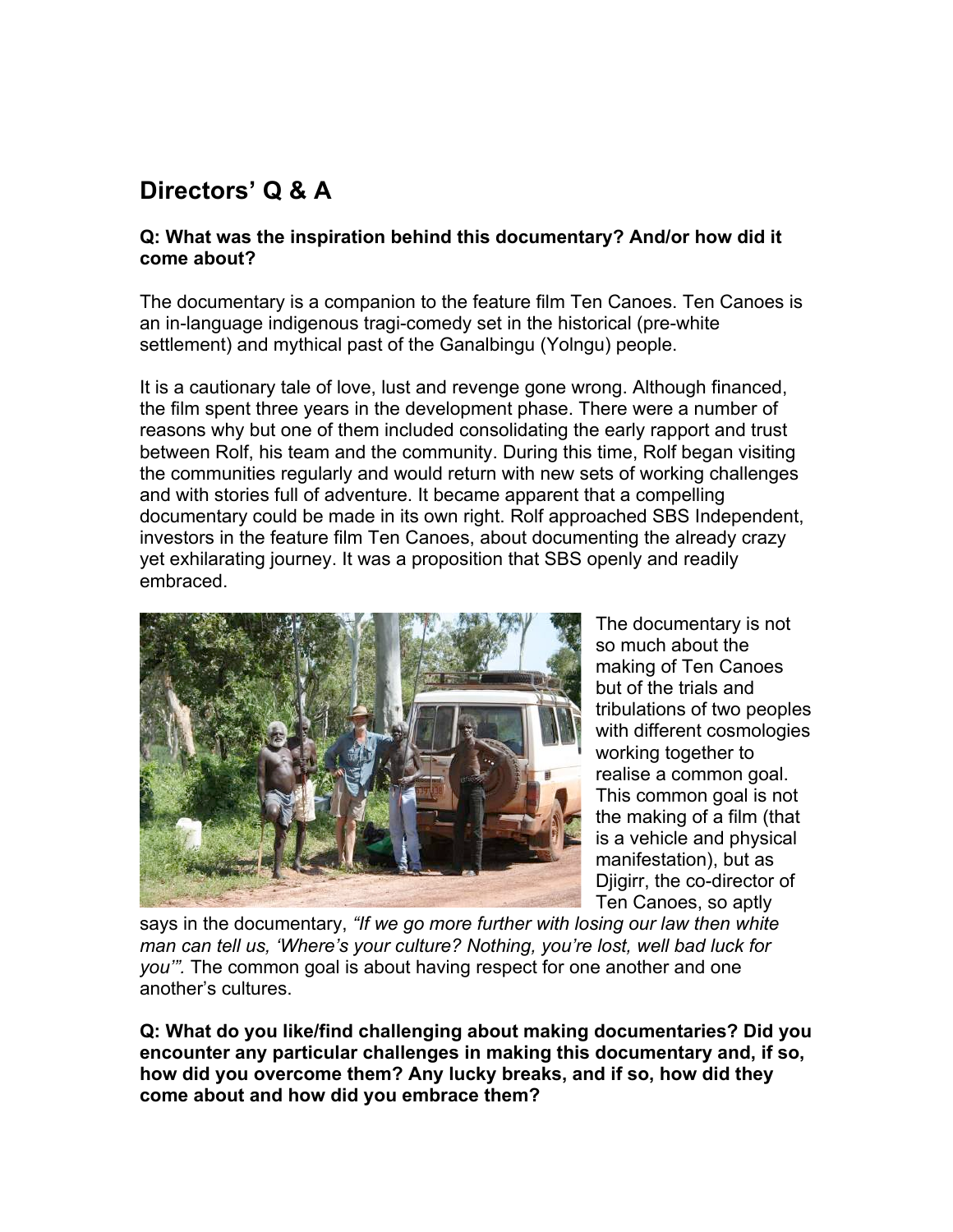One of the great challenges with this documentary, as with the film, is the fundamental difference in language and expression. The Yolngu language is very different; for example they don't use conjunctions like *but* or *because*. They also don't have specific words for pronouns like *you* and *I.* Instead the Yolngu word for *we* takes on many meanings depending on the context in which the words were spoken. For example, *we* could be referring to self and everyone else or it could mean those two people over there. It is largely an oral language and one needs to be in-situ to be able to understand the full meaning of what is said.

![](_page_2_Picture_1.jpeg)

These differences did not really present themselves until it came time to translate everything that was spoken in-language. Gladys, our wonderful translator for the doco, worked hard to overcome the challenges of translating out of physical context and usually succeeded. There were scenes like the one towards the end of

documentary where the extras are marvelling over the photos that Beverley (Ten Canoes Art Director) had in her working book. One set photo was of a speared man lying dead with the spear jutting out of his back. In the film he had been speared as he was going to the toilet and the turd was lying alongside him. Gladys, in her translation, ascribed their admiration for the balanda technology to the turd prop instead of the life-like spear sticking out of the dead man's back. It was sometime later in the edit that Tania, the editor, noted they must have actually been talking about the fake bloodied spear because there was nothing very tricky about making a fake turd.

Gladys came and stayed with us for almost a week to do all the translating and there was a lot of laughter trying to work out what had happened and what was said. There were hours of footage for which we had high expectations, only to learn that they were talking about the weather. Then there were a couple of wonderful gems. One scene that comes to mind is the conversation that the mob are having about the women being on set as observers. In the words of Bobby, one of the ten canoeists, "*What are they doing here? We're naked and trying to make a film!".* It goes from there.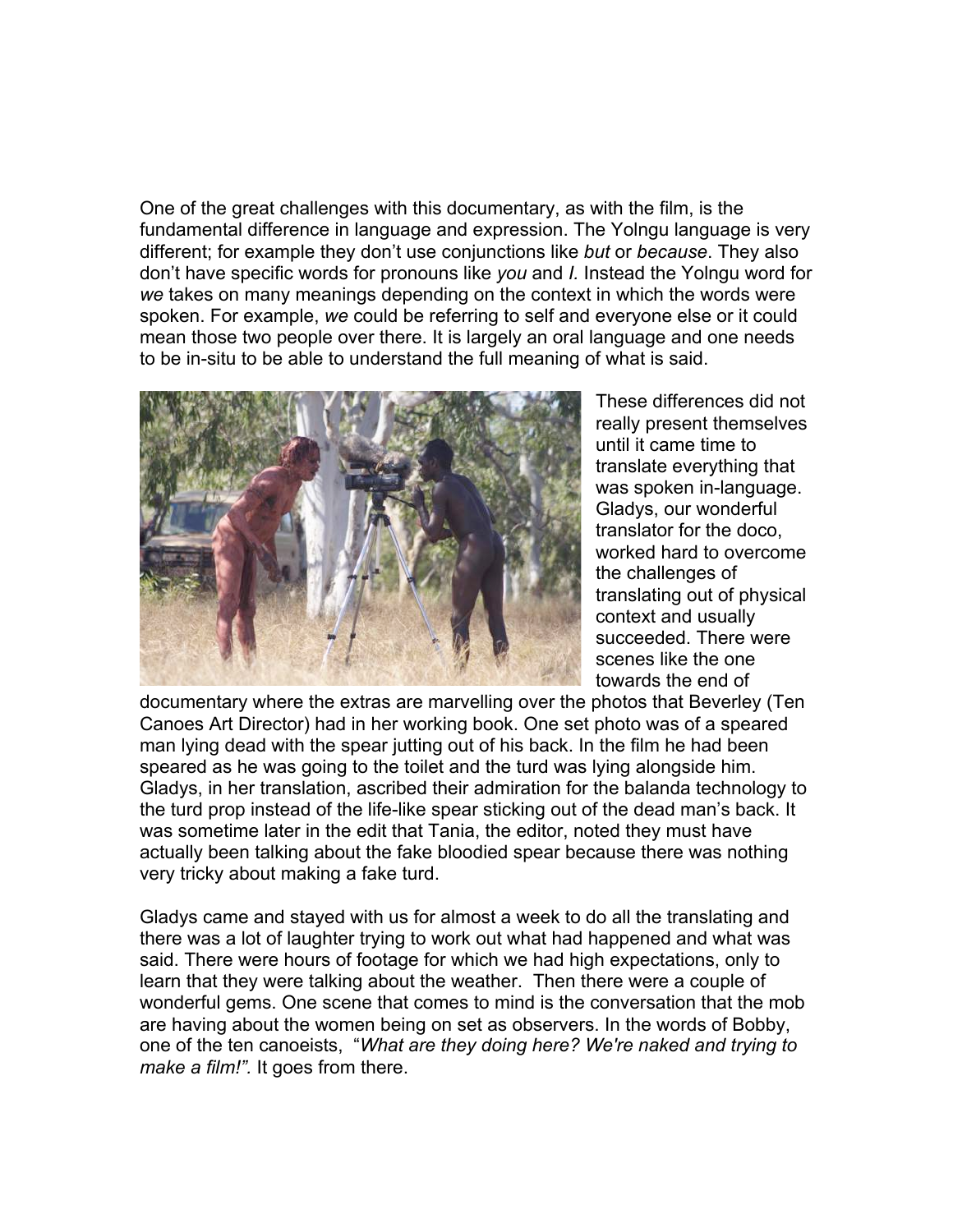### **Q: How does the documentary relate to your past work, if at all? Was this film a natural next step or a radical departure from your previous work in film, TV etc?**

Essentially we all work in the craft of story-telling, in particular story-telling for the screen. In making the feature film, Ten Canoes, we realised that there was tremendous potential for good and entertaining factual stories to be told – hence this documentary.

![](_page_3_Picture_2.jpeg)

The adventure began with Ten Canoes, but many other related projects developed soon after. There are nine related projects including Eleven Canoes, a training program in which the local students learnt to make video stories, the exhibition Thirteen Canoes which showcases the local art, especially that relating to the film

and Eighteen Canoes, as this documentary was once called. The book and the website are still works in progress and the screening of rushes on the local closecircuit TV during shooting was never quite realised (and no that story did not make the doco).

### **Q: Any other production anecdotes/stories?**

"*That's disgusting*" has become a part of our regular vocabulary. It was Bobby's response upon learning that one of the canoeists had absconded on the first day of the shoot. As Rolf announces this to the actors, who are about to go naked for the first time, the only response is Bobby's "*That's disgusting*". No-one asks who is he, why did he do it, when did he go or how is he going to make the 20 kilometres home. There is a natural acceptance that is so different to our culture and yet is made very funny by Bobby's disgust. We are pleased to find our audiences have been amused by it as we have.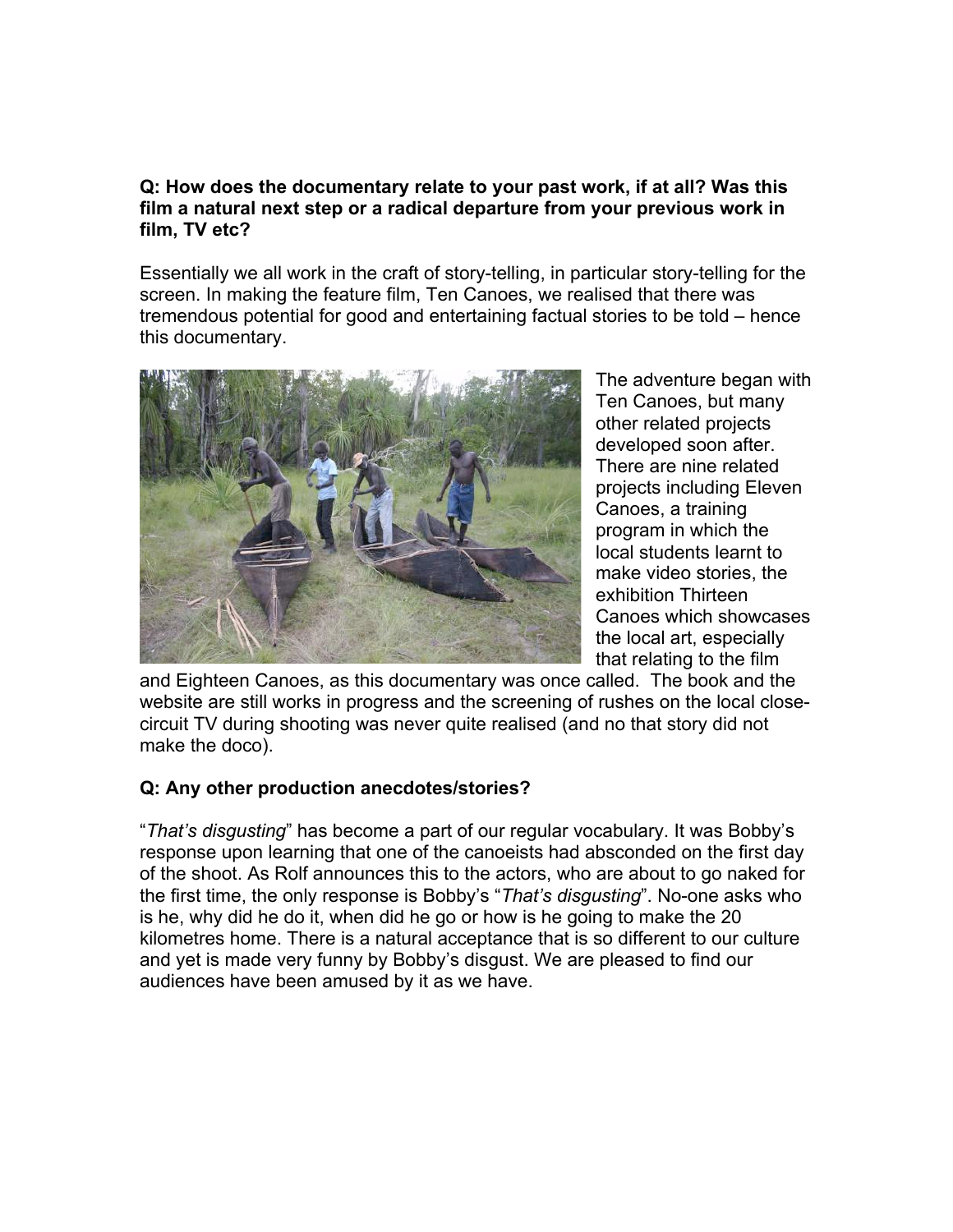# **Filmmaker biographies (2006)**

#### **Writer/Director** Molly Reynolds

*Making Ten Canoes* marks a return to production for Molly Reynolds. Reynolds has worked on dramas, documentaries and TVCs in various capacities including assistant editor, post production supervisor and production manager.

For the past decade Reynolds has concentrated on digital media. At the ABC she produced, designed and created content in a cross-media environment. As the Executive Producer at Beyond Online (part of the Beyond group), her crew pioneered production processes and created three award-winning broadband channels (ATOM 2002). Reynolds has also been in the employ of the South Australian Film Corporation as Head of Development and Investment.

When working as an independent, Reynolds has consulted, produced and directed across various media and for entities like the NSW Government, the AFC and Film Australia. Molly Reynolds has also taught media and is a published industry commentator/broadcaster.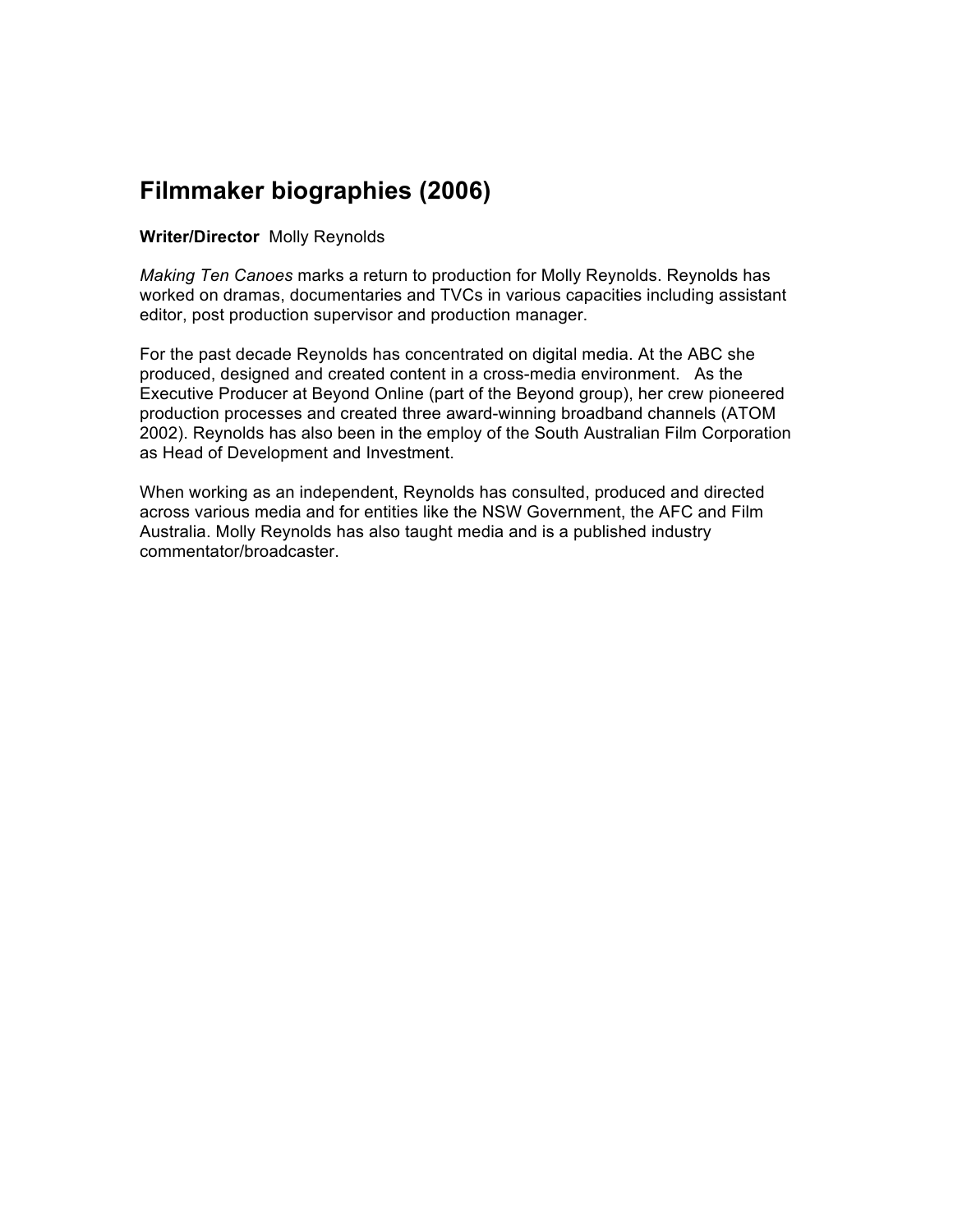#### **Writer/Director/Editor** Tania Nehme

An editor since 1986, Tania Nehme edited numerous documentaries, commercials and short dramas before she cut her first feature, EPSILON, for Rolf de Heer in 1995.

A graduate of the Australian Film Television & Radio School, Nehme was nominated for an Australian Film Institute [AFI] Award for Best Editor in 1991 for her work on the short drama ONCE IN A TIME.

Working as both picture and sound editor, THE TRACKER was the fifth feature Nehme has cut with de Heer, earning her Best Editor nominations at both the 2002 AFI Awards and the 2002 Film Critics Circle Awards.

Nehme also edited, DANCE ME TO MY SONG, THE SOUND OF ONE HAND CLAPPING and THE QUIET ROOM.

Apart from feature films, Nehme edited the Barron Television children's series CHUCK FINN, the SBS Australia documentary KUMARANGK 5214 and the Australian Film Commission funded short feature THE 13th HOUSE.

Nehme worked on her sixth feature collaboration with Rolf de Heer, ALEXANDRA'S PROJECT, which resulted in nominations for Best Editing for Film Critic's Circle and AFI awards in 2003.

As well as film editing nominations, Nehme also received nominations for an IF and AFI Award as part of the sound team for THE TRACKER (2002) and ALEXANDRA'S PROJECT (2003).

In 2004, Nehme won Best Editor at the IF Awards for THE OLD MAN WHO READ LOVE STORIES. In that year, she also received nominations for Best Editing at the Film Critic's Circle and AFI Awards.

Nehme recently completed editing her seventh feature film with de Heer, TEN CANOES.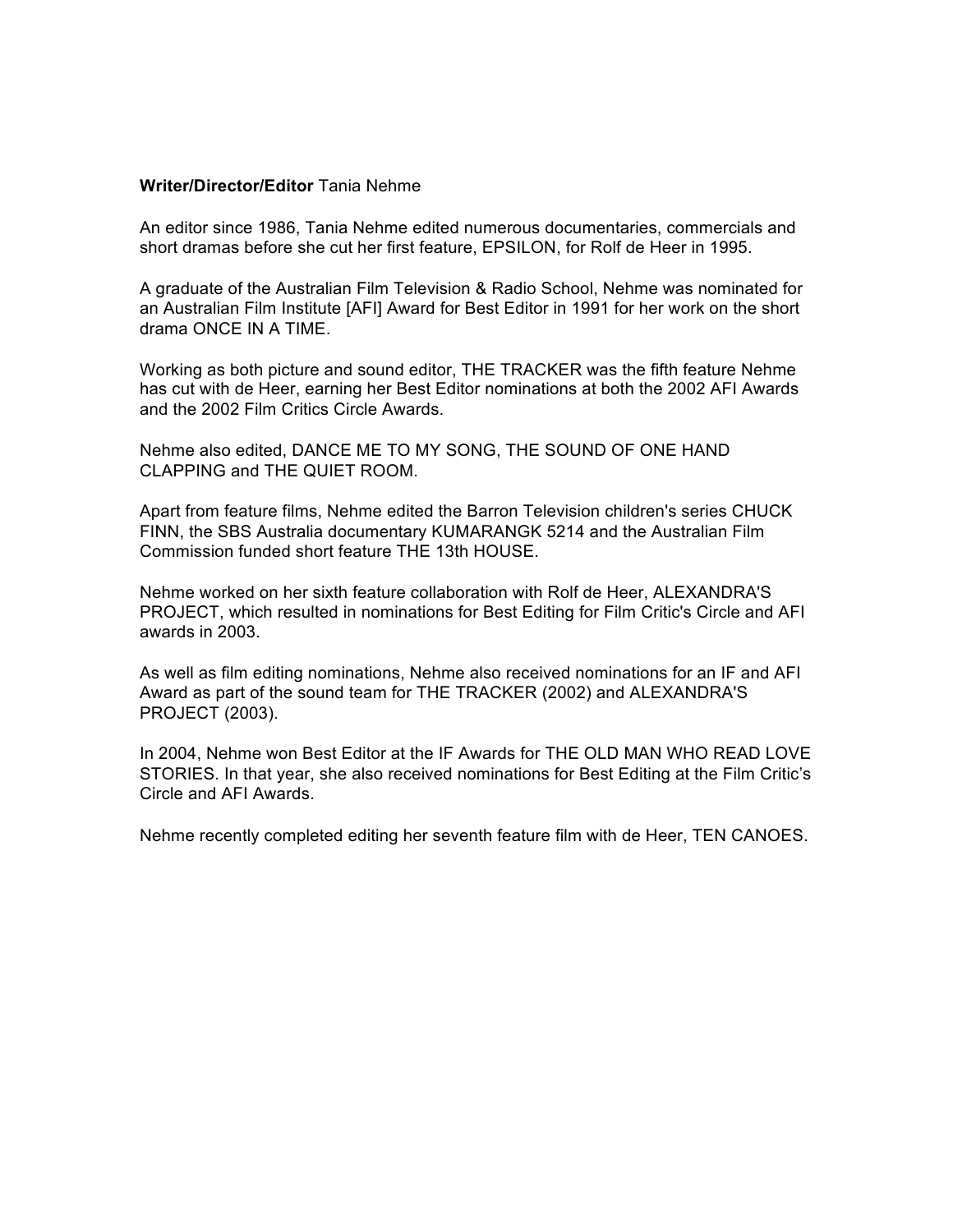#### **Writer/Director/Producer** Rolf de Heer

Born in Holland, Rolf de Heer migrated to Australia with his family in 1959. From eighteen, he spent seven years working at the Australian Broadcasting Corporation. In 1977, he was granted entry into Australia's prestigious Film Television and Radio School, completing the three-year course with Diplomas in Production and Directing. Since then, de Heer has become one of Australia's leading filmmakers.

De Heer's first film, the children's feature TAIL OF A TIGER (1984), attracted both critical and commercial success and played at the Berlin Kinderfest. INCIDENT AT RAVEN'S GATE (1987) was an atmospheric science fiction mystery thriller, followed by DINGO (1990) a musical odyssey that travelled from outback Western Australia to the streets of Paris starring Colin Friels and jazz legend Miles Davis in his only film role.

BAD BOY BUBBY (1993) marked de Heer's first collaboration with Italian producer Domenico Procacci. It won the Grand Special Jury Prize and the International Film Critics Prize at the 1993 Venice Film Festival, as well as four Australian Film Institute Awards. De Heer spent the next two years working on EPSILON (1995) which made extensive use of motion control cinematography. During a break in filming, THE QUIET ROOM was shot. The story of a family breakdown as seen through the eyes of a child, THE QUIET ROOM was selected for Official Competition in the 1996 Cannes International Film Festival.

In 1997 de Heer directed DANCE ME TO MY SONG, selected for Official Competition at the 1998 Cannes Film Festival. In 1999, de Heer spent three months in the jungles of French Guyana shooting THE OLD MAN WHO READ LOVE STORIES starring Richard Dreyfuss and Hugo Weaving. De Heer's next film, THE TRACKER, was shot on location in the rugged Gammon Ranges in outback Australia and debuted to standing ovations at the 2002 Adelaide Festival of Arts and in Official Competition at the 2002 Venice International Film Festival. The film won, among others, the Special Jury Prize at the 2002 Valladolid International Film Festival. In Australia it won Best Film at both the 2002 Circle of Film Critics Awards and the 2002 IF (people's) Awards.

ALEXANDRA'S PROJECT was selected to participate in Official Competition at the prestigious Berlin International Film Festival in 2003 and went on to screen at numerous international festivals including Puchon, Edinburgh, Telluride, Toronto and Montreal.

TEN CANOES is de Heer's eleventh feature and was selected for Un Certain Regard at the 2006 Cannes International Film Festival. He is currently working on a black and white, silent comedy called DR PLONK.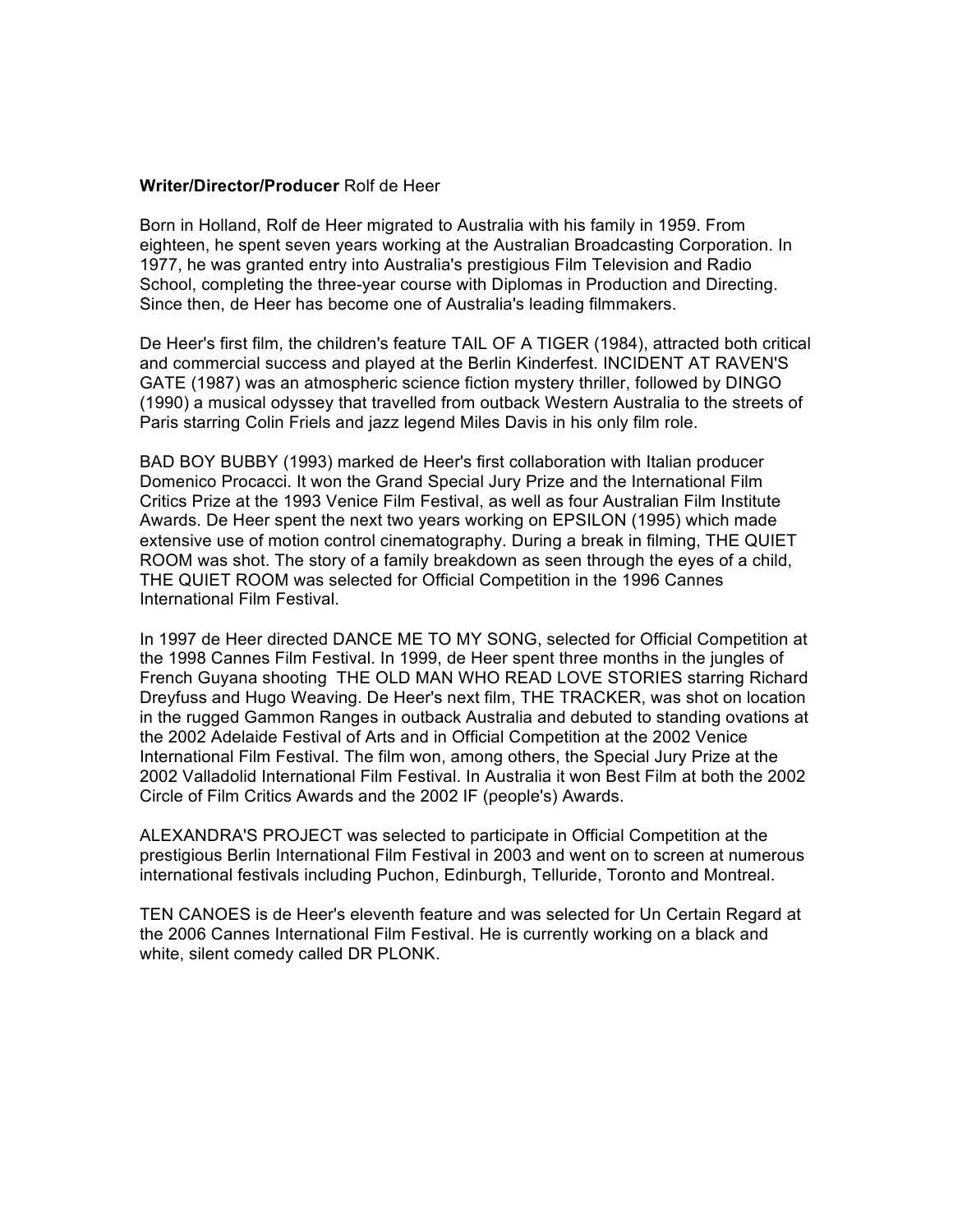#### **Producer** Julie Ryan

After briefly working as an assistant in a film publicity company, Julie Ryan entered the Australian film industry in 1996 when she worked as production secretary with Rolf de Heer on THE SOUND OF ONE HAND CLAPPING.

She joined Vertigo Productions as production manager on de Heer's feature film DANCE ME TO MY SONG, which was selected for Cannes in 1998. She then produced the award winning SBS documentary, HEATHER ROSE GOES TO CANNES.

In 1999, Ryan spent three months in the jungles of French Guyana co-producing her first feature film, THE OLD MAN WHO READ LOVE STORIES, starring Richard Dreyfuss and Hugo Weaving. The film was nominated for Best Film at the 2005 Film Critics Circle of Australia Awards, Australian Film Institute Awards and the IF Awards.

Ryan's next feature with de Heer, THE TRACKER, was shot entirely on location in the rugged Northern Flinders Ranges and premiered to critical acclaim at the Adelaide Festival of Arts and at the Venice International Film Festival in 2002. The film also won Best Film at the 2002 Film Critics Circle and IF Awards, and received a Best Film nomination from the AFI Awards.

Ryan's next feature film, ALEXANDRA'S PROJECT, was selected for official competition at the Berlin Film Festival. It was also nominated for Best Film at the Film Critics and AFI Awards in 2003.

Ryan has recently finished the feature film TEN CANOES, her fourth feature film with de Heer. The film was selected for Un Certain Regard at the 2006 Cannes International Film Festival. She is currently working with de Heer on a black and white, silent comedy called DR PLONK.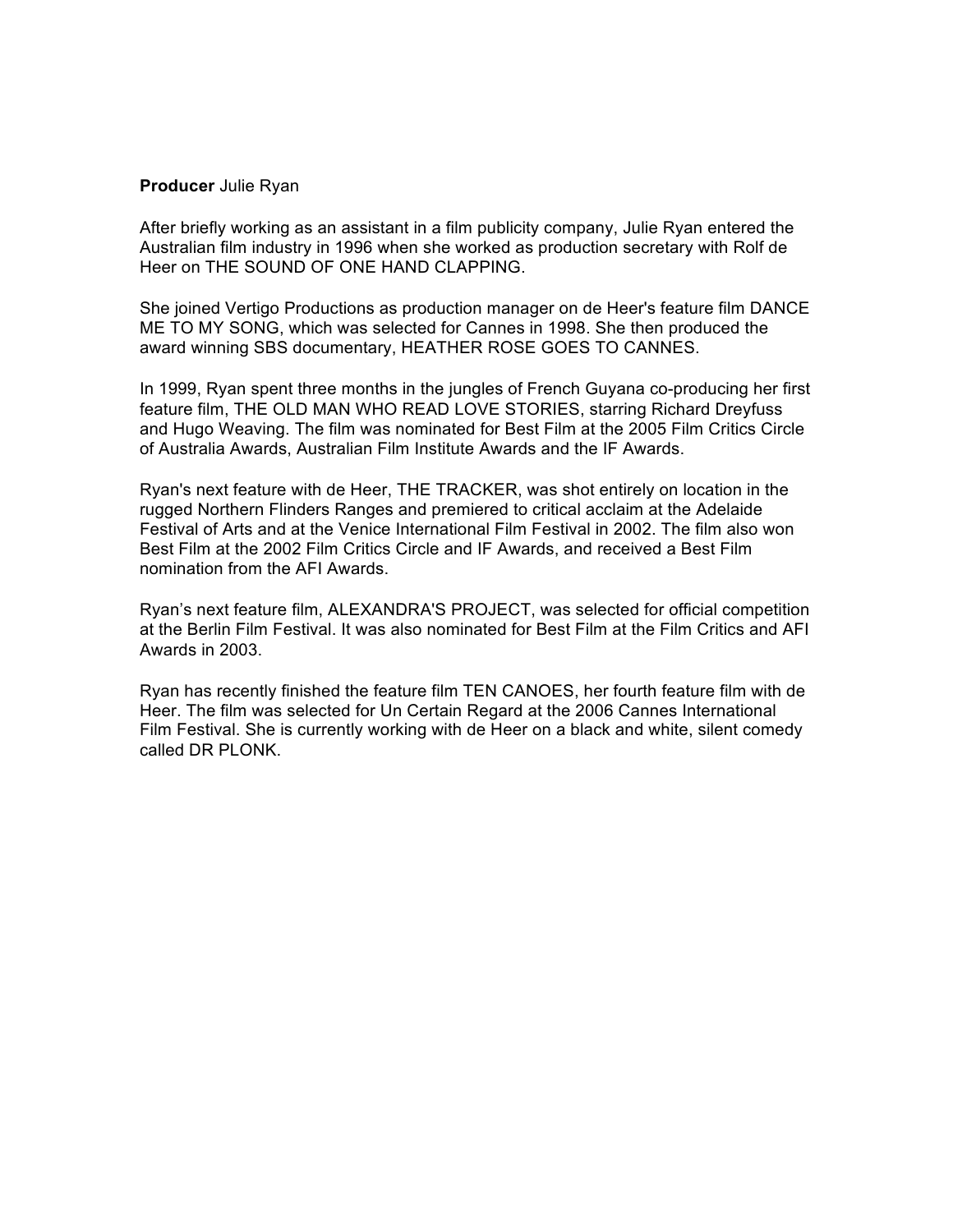# **Credits**

Written & Directed by Molly Reynolds Tania Nehme Rolf de Heer

Camera James (Jackson) Geurts Charlie Hill-Smith

> Editor Tania Nehme

**Producers** Rolf de Heer Julie Ryan

Executive Producer Sue Murray

> **Translator** Gladys Womati

**Consultant** Peter Djigirr

1<sup>st</sup> Assistant Editor Natasha Burfield

2<sup>nd</sup> Assistant Editor Daryl Watson

Sound Editor & Mixer Tom Heuzenroeder

> Online Grader Jon Armstrong

Production Accountants Mark Kraus Nils Erik Nielsen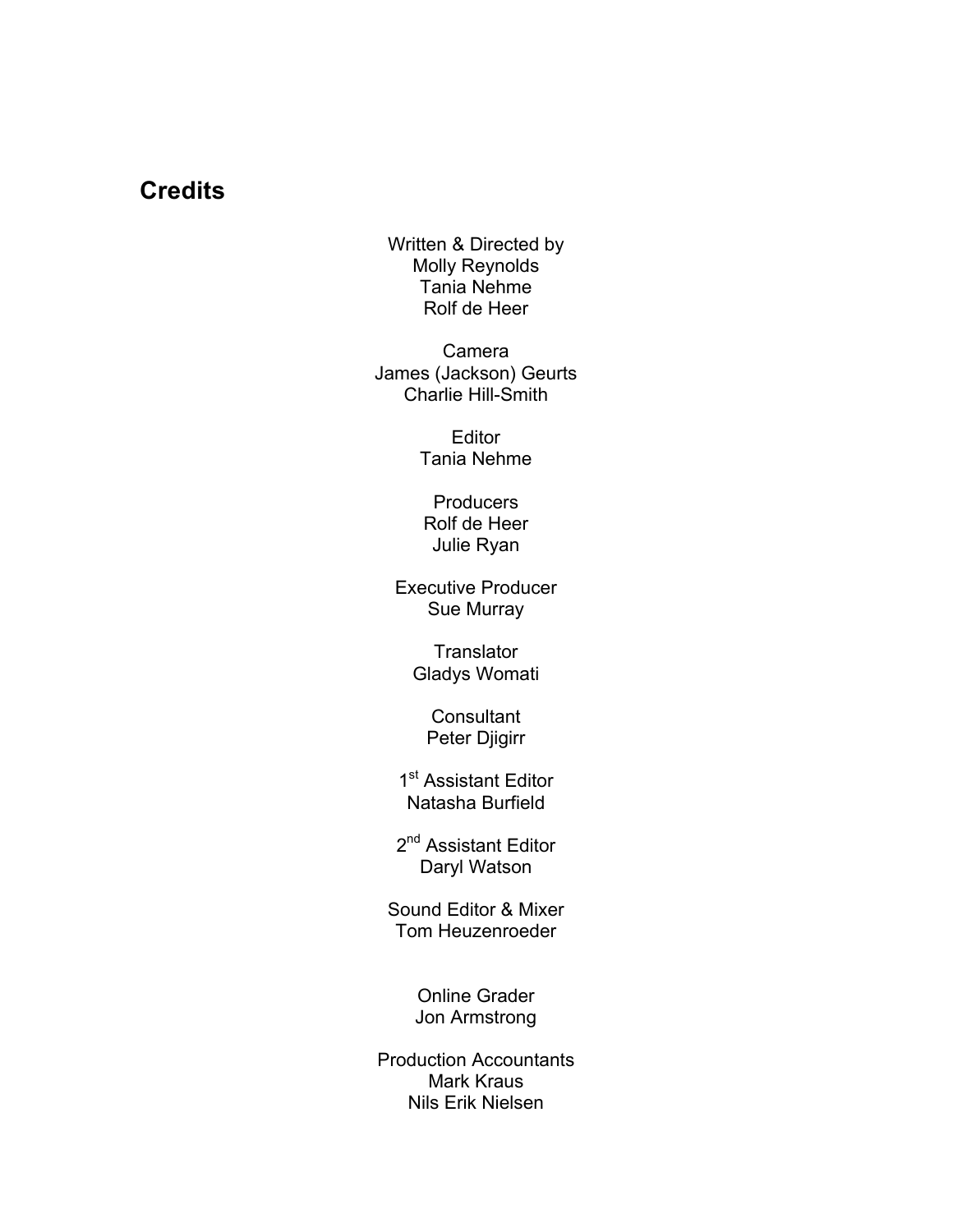Post Production House THE LAB Steve Marolho Chris McHugh

Legals Bryce Menzies, Marshalls & Dent

Completion Guarantor Jenny Woods, Film Finances

Traditional Music Performed by Bobby Bunungurr Richard Birrinbirrin Peter Minygululu Billy Black John Nudumul Mark Muruwirri

> Incidental Music by Rupert Gaykamangu

Photograph by D.F. Thomson Courtesy of Mrs D.M. Thomson and Museum of Victoria

The filmmakers sincerely thank:

The community and traditional landowners of Ramingining and Murwangi

The Cast & Crew of Ten Canoes

Belinda Scott Billy Black Bobby Bunungurr Carl Dhalurruma Cathy Gallagher Crusoe Kurddal David Gulpilil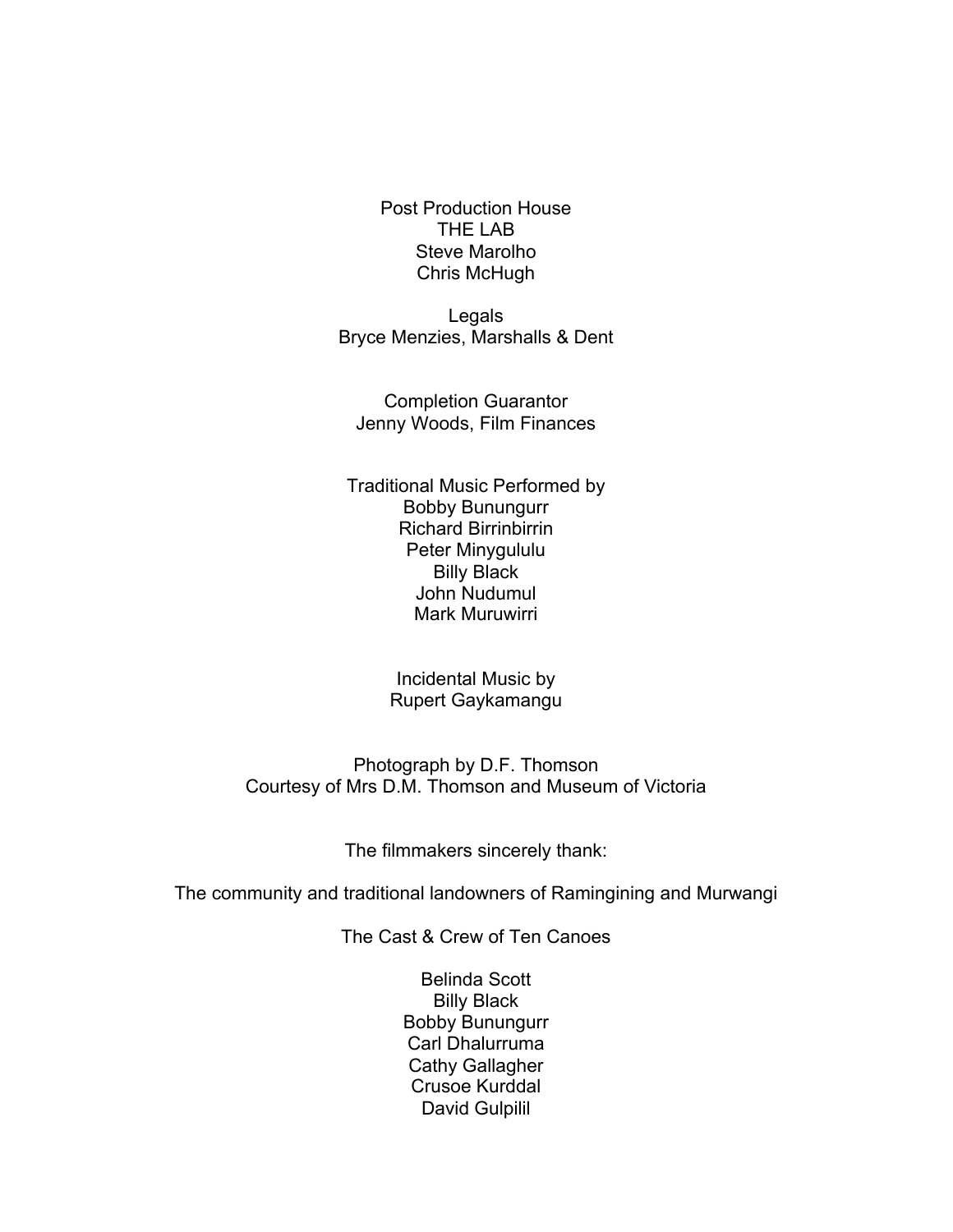Deb & Andrew Martin Frances Djulibing Gurney Lodge, North Adelaide Jamie Gulpilil Johnny (Pascoe) Buniyira Judd Overton Kristine Placanica Louise Partos Michael Dawu Peter Minygululu Philip Gudthaykudthay Richard Birrinbirrin South Australian Film Corporation Steven Wilinydjanu Maliburr

### Supported by **Bula'bula Arts Aboriginal Corporation**